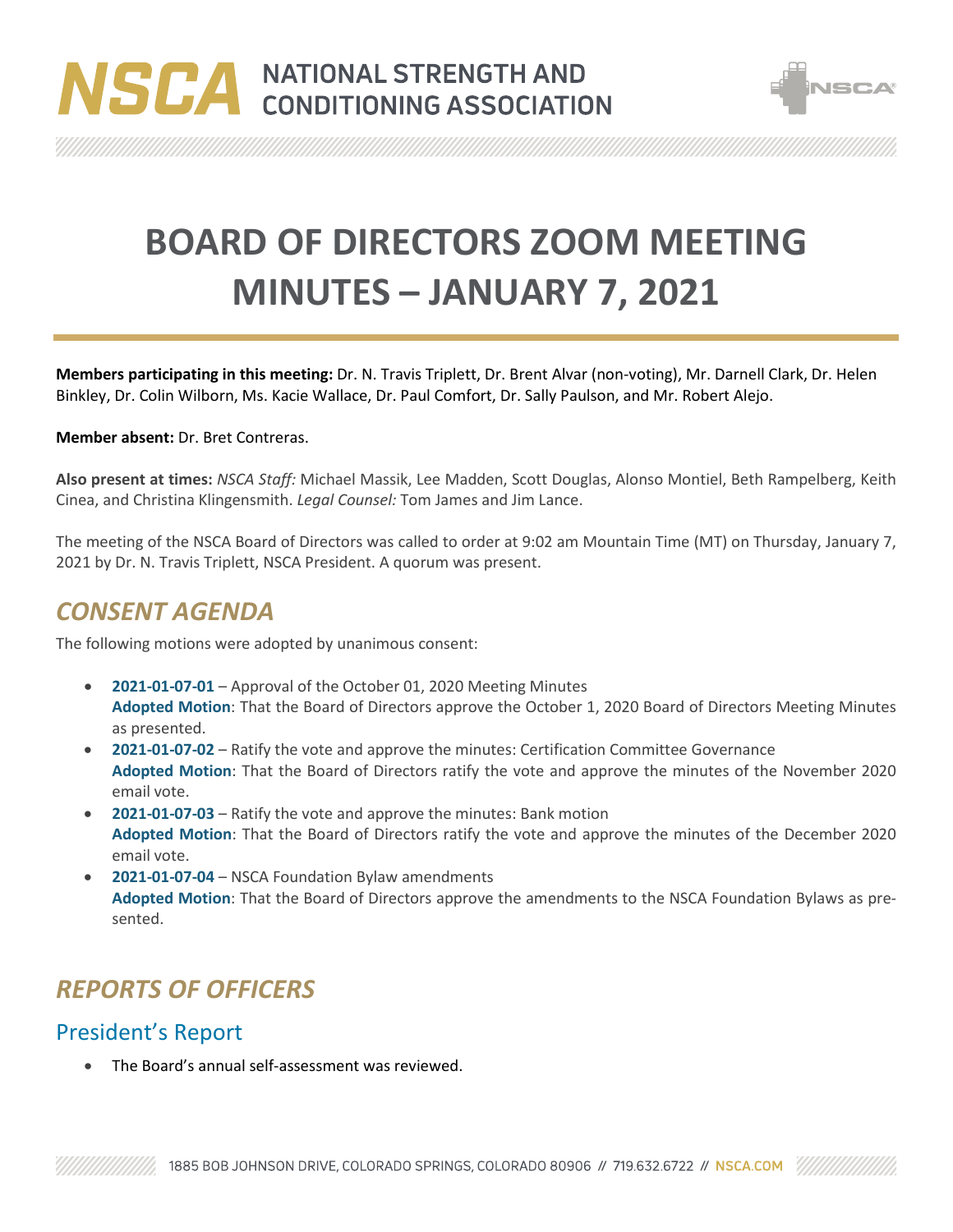#### Treasurer's Report

- A brief financial update was provided.
- The Board reviewed the 990.

## *MOTIONS*

- **2021-01-07-05** Membership Dues Adjustment Proposed by: Dr. Paul Comfort Vote: Passed Seconded by: Dr. Sally Paulson **Adopted Motion:** That the professional membership dues increase from \$120 to \$130 annually and from \$230 to \$250 for the 2-year, that student membership dues increase from \$65 to \$70, and that CPI membership dues increase from \$349 to \$359\* beginning 4/1/21 for new and renewing memberships. *\*This final amount may change based on final costs of NSCA group insurance.*
- **2021-01-07-06** Formation of New SIG Proposed by: Dr. Paul Comfort Vote: Passed Seconded by: Mr. Robert Alejo **Adopted Motion:** That the Board of Directors approve the application to form an NSCA Combat Sports Special Interest Group (SIG) based on the procedure for approving SIGs and as recommended by the Membership Committee.

## *REPORTS OF COMMITTEES*

#### Women's Committee

The Board discussed developing a mentorship program and more women presenting at National Conference as suggested by the Women's Committee.

#### Diversity, Equity, and Inclusion Committee

The Leadership Diversity Program Proposal was reviewed. The Board tasked the Committee with continuing its development.

• **2021-01-07-07** – Diversity and Inclusion Name Change Proposed by: Mr. Darnell Clark Vote: Passed Seconded by: Dr. Sally Paulson **Adopted Motion:** That the Board of Directors amend the name of the Diversity and Inclusion Committee to Diversity, Equity, and Inclusion Committee.